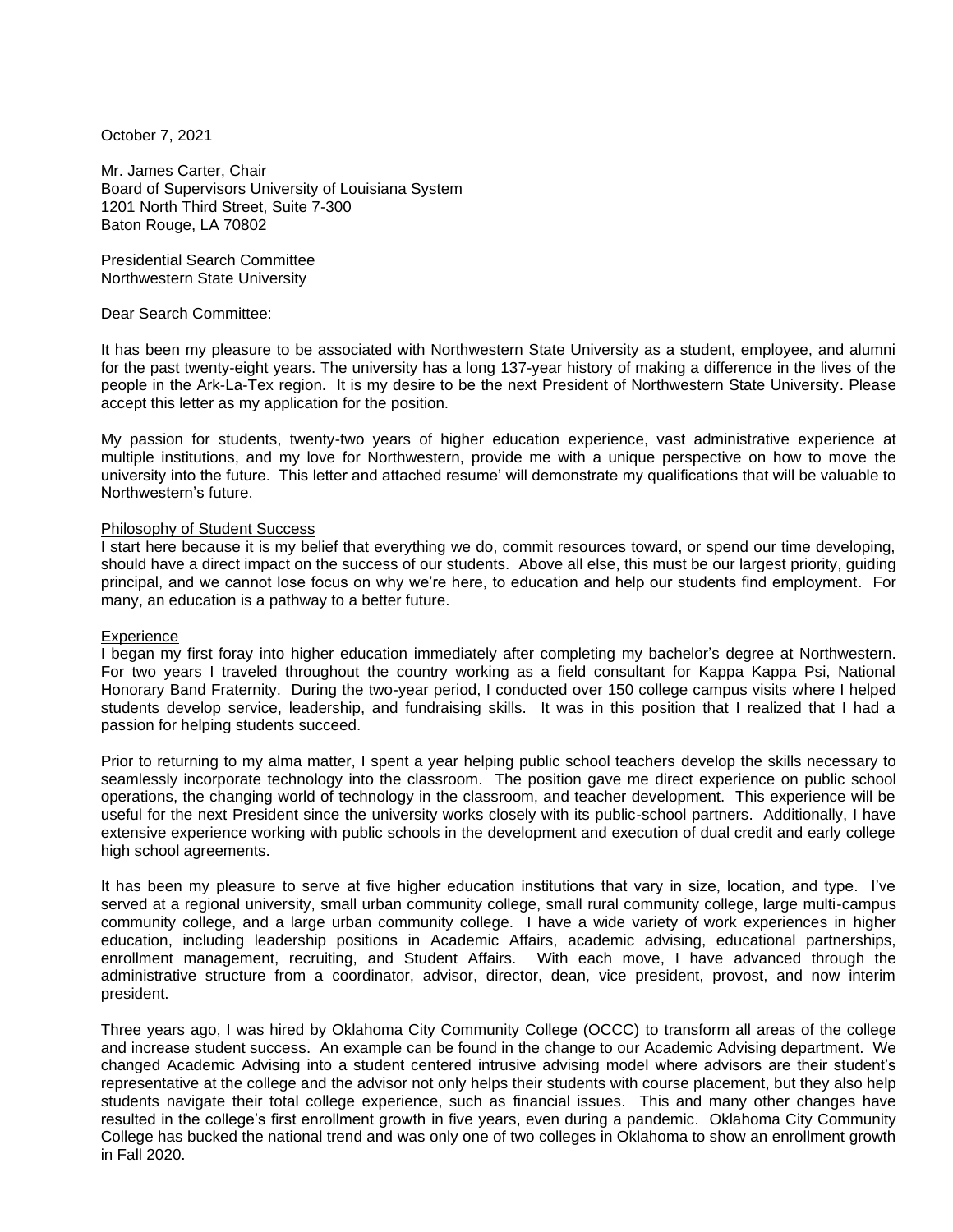In my current position as Provost and Interim President, I supervise a diverse staff which annually serves over 17,000 credit students. For the past ten months I have led the college through the challenges related to COVID-19, worked with local and state legislators to find new avenues of funding, and have begun the first strategically developed facilities plan. During this interim period, the college has begun a complete overhaul of our human resource policies, business practices, and reorganization of how we offer services to students. Additionally, OCCC is finishing up preparations for a successful Higher Learning Commission review next month.

Over the past twelve months, we have focused on the word community. We made drastic changes that improved the culture and morale of college employees. We've begun outreach efforts to our local chamber, community partners, civic groups, and political leaders. OCCC has held outside community events on campus and sponsored various events throughout the metroplex. For example, this past weekend we opened our Capitol Hill Center terrace to Fiestas de las Americas for VIP viewing during their Latin American cultures parade. It was the high point of the Hispanic Heritage Month celebration.

During the next twelve months:

- OCCC will execute a capital campaign to coincide with the institution's  $50<sup>th</sup>$  anniversary
- submit American Rescue Plan proposals to expand health programs and engineering
- add a Division of Online Learning to improve our delivery and success
- start an Esports team, start soccer as the college's first sports program
- expand our outdoor facilities to include an outdoor stage
- partner with local school districts to add early college high schools to their campuses
- work with state legislators to remove barriers for students.

#### Government Relations

As the interim president, I serve as the institution's representative to local and state leadership. I began the role just thirty days prior to the beginning of the legislative session requiring that I quickly developed relationships with state and local leaders. I choose to focus on five to ten state leaders that would have the greatest impact on the college. Through developing positive relationships, I was able to provide input on legislation and funding priorities that directly impacted OCCC. These relationships have only continued to develop and expanded since the legislative session ended. Additionally, I am often invited to provide input on various workforce and higher education priorities through testimony and data gathering.

My activities have not just been limited to state leaders. I have met and worked with the staff of several United States Representatives and Senators, including Representative Tom Cole and Senator James Lankford. Senator Lankford's office specifically asked that I help them gather data concerning Oklahoma higher education costs as compared with other states in our region.

#### Alternative Funding

Funding sources have changed drastically and raising money through grants and donations have become a big part of college budgets. While at OCCC, I led the rewriting of our TRIO Student Support Services grant which received full funding at just under \$1.4 million. Other examples include funding from Boeing to fund veteran engineering programs, the Arnall Foundation to fund programs for former foster youth, funding from the Oklahoma Department of Environmental Quality to help establish an Electric Vehicle Charging Station, and funding from our industry partners to support our automotive program.

Private donations through one-time and ongoing giving also play a big part in our funding needs. This is a longterm process which requires us to develop relationships with our benefactors. I have experience developing those relationships with individuals who have the means to make a difference in the lives of our students.

#### **Partnerships**

It will be very important to continue, enhance, and develop new partnerships to move the university forward. These partnerships will come in many forms, but will include partnerships with secondary schools, other higher education institutions, business and industry, government agencies, and private individuals. I have experience working and developing partnerships that could prove useful to the university. While at Blinn College, I was in charge of the award-winning TEAM program with Texas A&M University (TAMU), which allows students who were qualified to enroll at Texas A&M, but did not meet the class size cutoff, a path to full enrollment through Blinn College. During my time at Blinn, we developed an alternate program just for engineering that not only guaranteed students a path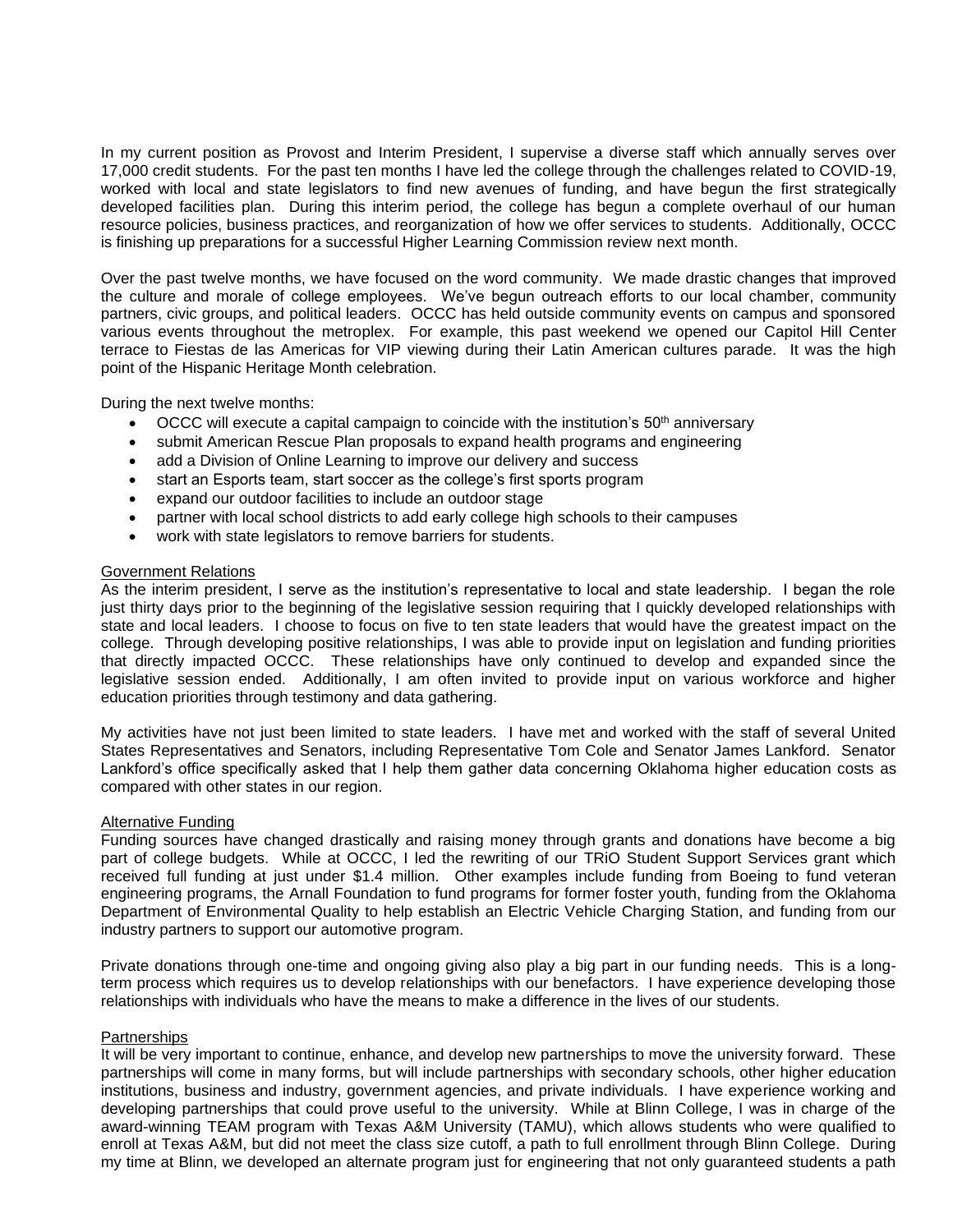into the university, but guaranteed them admission into their choice engineering major. Students who participated in this program performed better than the native TAMU students. This helped increase enrollment at the college's largest two campus, while addressing the large need for more engineers in Texas.

OCCC is the largest provider of registered nurses in the State of Oklahoma. OCCC is currently working with two large community colleges to submit a grant proposal to an American Rescue Plan legislative committee to increase the number of nursing graduates by over 1,000 in the next five years. This plan requires the cooperation with multiple state agencies, hospitals, and other institutions of higher learning. The level of cooperation has been praised by legislators as how we should conduct business in Oklahoma.

#### Commitment to Northwestern State University

My affiliation with Northwestern has quite frankly changed my life. I benefitted as a first-generation college student, young professional, and soon as the father of an NSU student. I received a top-notch education, benefited from outstanding faculty, and have had the pleasure of developing relationships with individuals who have helped me throughout my career. I have always attempted to emulate the experience I received at Northwester in my career, and it defines how I strive to help students succeed.

My experiences on the community college, university, public school, state, and national levels, will allow me to make a positive contribution to students at Northwestern State University.

Everyone who knows me, knows I bleed purple, and I have a true love for Northwestern State University. I would consider it my greatest achievement to be the next president of the university. Thank you for your consideration.

Sincerely,

mfor thomas

 $\epsilon$ remy L. $\boldsymbol{\mathscr{U}}$ homas. Ed.D.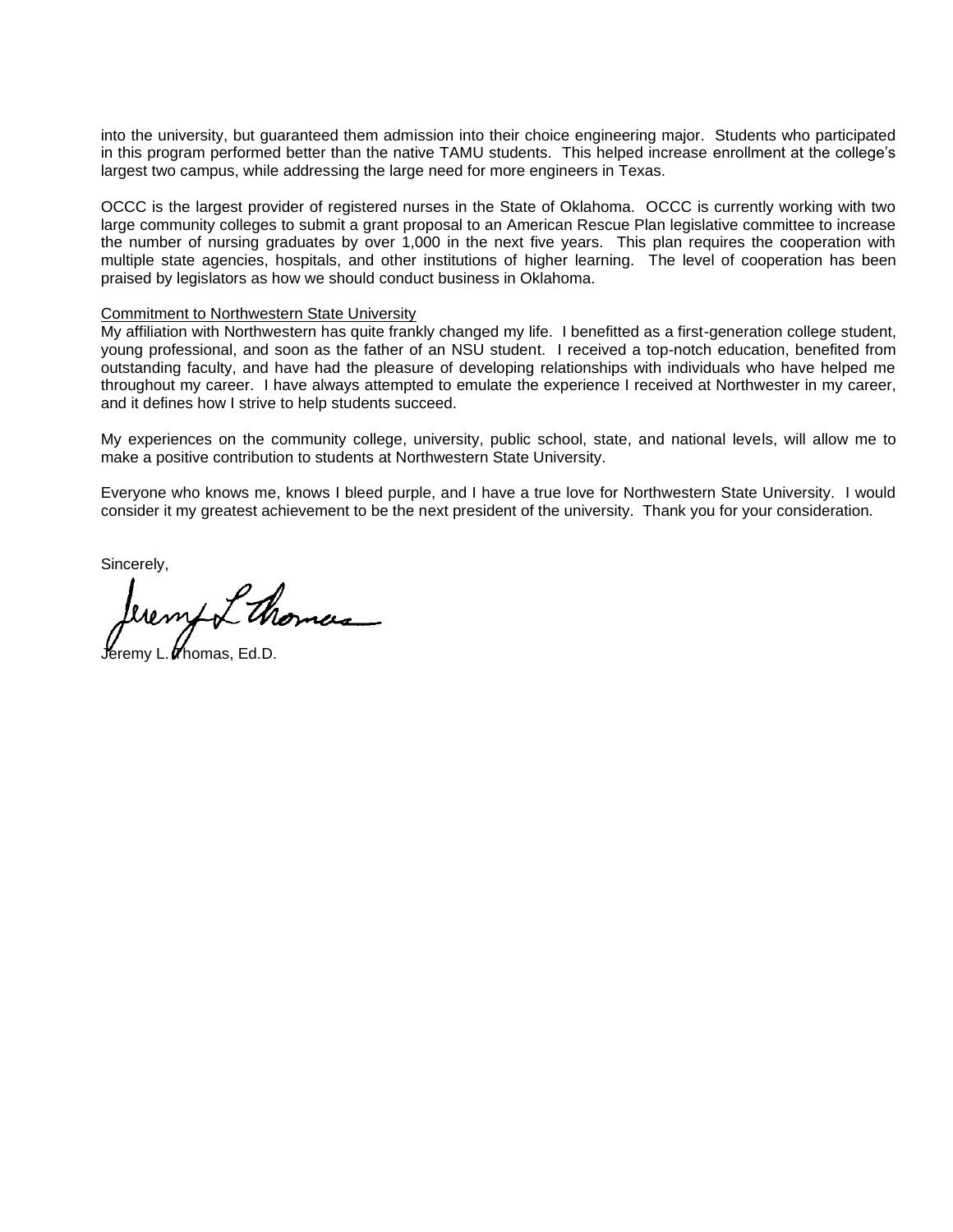# *Jeremy L. Thomas, Ed.D.*



## **Highlight of Qualifications**

- Exceptional verbal and written communication skills
- Over 22 years of experience in higher education as an administrator, advisor, recruiter, and instructor
- Strong computer skills
- Outstanding management and leadership skills in developing student programs and administrative procedures

## **Professional Experience**

## **Interim President 11/2021** - Present

Oklahoma City Community College Oklahoma City, OK

- Serves as part of the Executive Leadership Team
- Facilitates OCCC's strategic plan
- Coordinates with the OCCC Board of Regents to further the goals of the College
- Liaison between OCCC Board of Regents and college employees
- OCCC representative with Oklahoma State Regents for Higher Education
- Acts as a liaison between the College and political leaders
- Represents the College's fundraising efforts, community engagement, partnership development and other opportunities to foster student support and institutional stability.

## **Provost and Vice President for Student Affairs** 07/2020 - Present

Oklahoma City Community College Oklahoma City, OK

- Serves as chief Academic and Student Affairs Officer
- Supervises and coordinates both Academic Affairs and Student Affairs leadership teams

## **Vice President for Student Affairs** 07/2018 – 07/2020

Oklahoma City Community College Oklahoma City, OK

- Served as chief Student Affairs Officer
- A member of the President's Cabinet
- Supervised nine departments within Student Affairs

## **Dean of Student Success** 08/2014 – 07/2018

Blinn College Brenham, TX

- Provided leadership to departments on multiple campuses with over 19,000 students
- Supervised departments of academic advising, personal counseling, Blinn TEAM Program, disability services, student activities, and health clinics
- Served as director of the college's Quality Enhancement Plan (QEP)
- Coordinated the assessment efforts of the college's Student Services units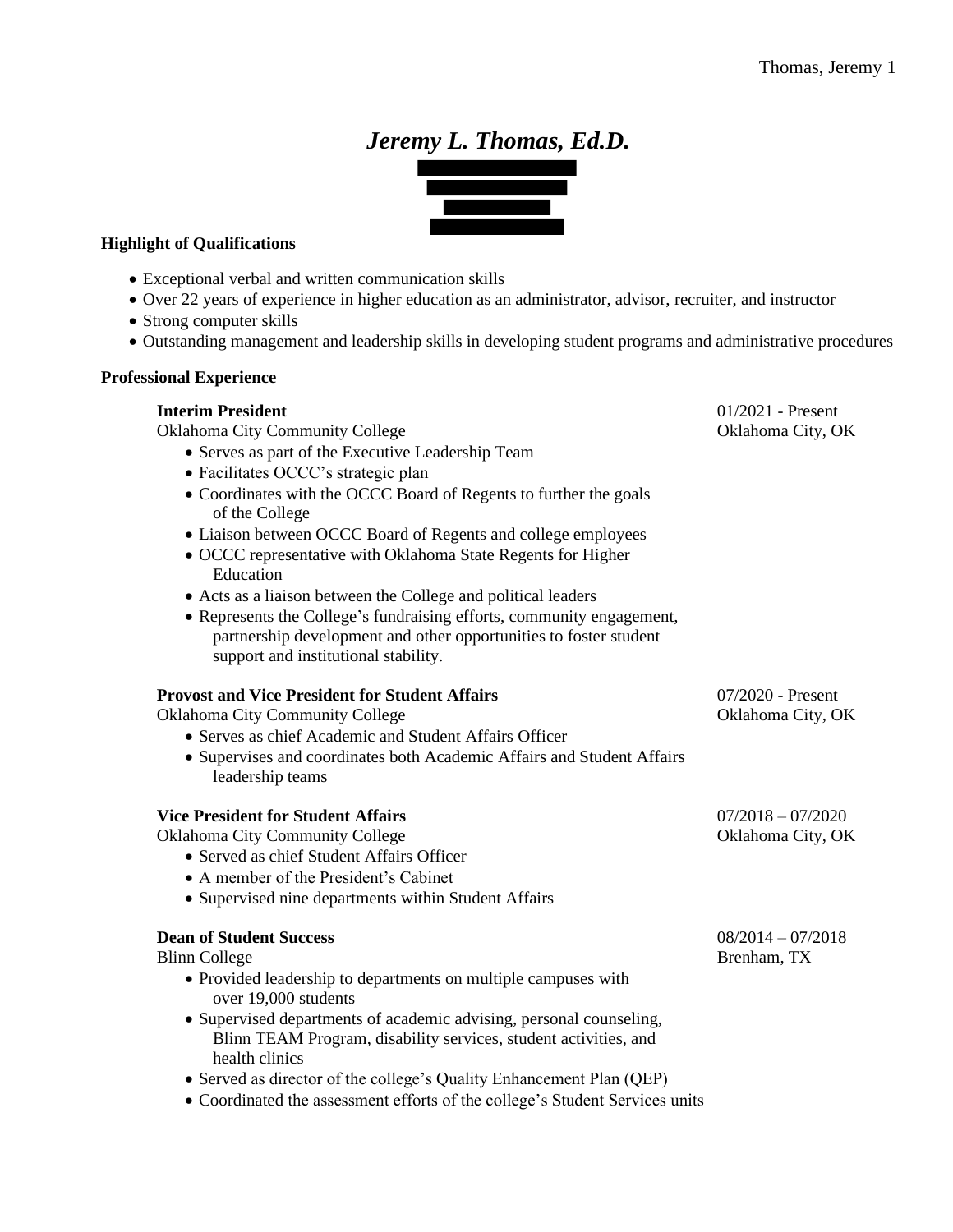# **Professional Experience (continued)**

| <b>Director of Admissions and Enrollment Services</b><br>Angelina College                                                                                                                                                                                                                     | $08/2008 - 08/2014$<br>Lufkin, TX       |
|-----------------------------------------------------------------------------------------------------------------------------------------------------------------------------------------------------------------------------------------------------------------------------------------------|-----------------------------------------|
| • Coordinated counseling services, recruitment, student retention,<br>and admission program                                                                                                                                                                                                   |                                         |
| • Coordinated the college's portion of the Gear-Up grant and the East<br>Texas Partner Program with Stephen F. Austin State University                                                                                                                                                        |                                         |
| • Served as one of three individuals on the student discipline team<br>• Supervised academic counselors, classified admission personnel,<br>admission counselors, concurrent enrollment coordinator, coordinator<br>of student activities, health services assistant, and welcome center.     |                                         |
| <b>Director of Advisement and Dual Credit Services</b><br>College of the Mainland                                                                                                                                                                                                             | 08/2007 - 08/2008<br>Texas City, TX     |
| • Developed resources and services necessary to assist new advisors<br>• Developed and conducted professional development activities for<br>faculty advisors                                                                                                                                  |                                         |
| • Managed college recruitment activities<br>• Examiner for GED and TExES Exams                                                                                                                                                                                                                |                                         |
| <b>Distance Education Advisor</b><br>College of the Mainland                                                                                                                                                                                                                                  | 05/2006 - 08/2007<br>Texas City, TX     |
| • Coordinated the advising and outreach activities for distance education<br>students                                                                                                                                                                                                         |                                         |
| • Developed resources and services necessary to assist online students<br>• Interpreted THEA and other placement test scores<br>• Advised students as needed                                                                                                                                  |                                         |
| <b>Coordinator, Academic Center and Instructor</b><br>Northwestern State University                                                                                                                                                                                                           | 09/2003 - 05/2006<br>Natchitoches, LA   |
| • Expanded and strengthened the Summer Bridge early admission program<br>• Advised undecided and general studies students                                                                                                                                                                     |                                         |
| • Developed and implemented a nationally certified tutor training program<br>· Taught Orientation, Academic Skills, Critical Thinking, Service Learning,<br>and Tutoring courses                                                                                                              |                                         |
| <b>Assistant Director of University Recruiting for Honor Students</b><br>Northwestern State University                                                                                                                                                                                        | $06/2001 - 09/2003$<br>Natchitoches, LA |
| • Developed marketing strategies and recruitment materials<br>• Recruited students, evaluated applicants for scholarships, served on the<br>admissions committee, tracked applications, and interviewed applicants<br>• Collaborated with Residential Life to coordinate freshmen housing     |                                         |
| • Instructor for Microcomputer Applications course                                                                                                                                                                                                                                            |                                         |
| <b>Instructional Technology Facilitator</b><br>Quinlan Independent School District<br>• Facilitated "Technology Integration into Education" (TIE) grant<br>• Instructed teachers on integrating technology into the curriculum<br>• Taught community computer courses and General Educational | $08/2000 - 06/2001$<br>Quinlan, TX      |

Development (GED) preparation courses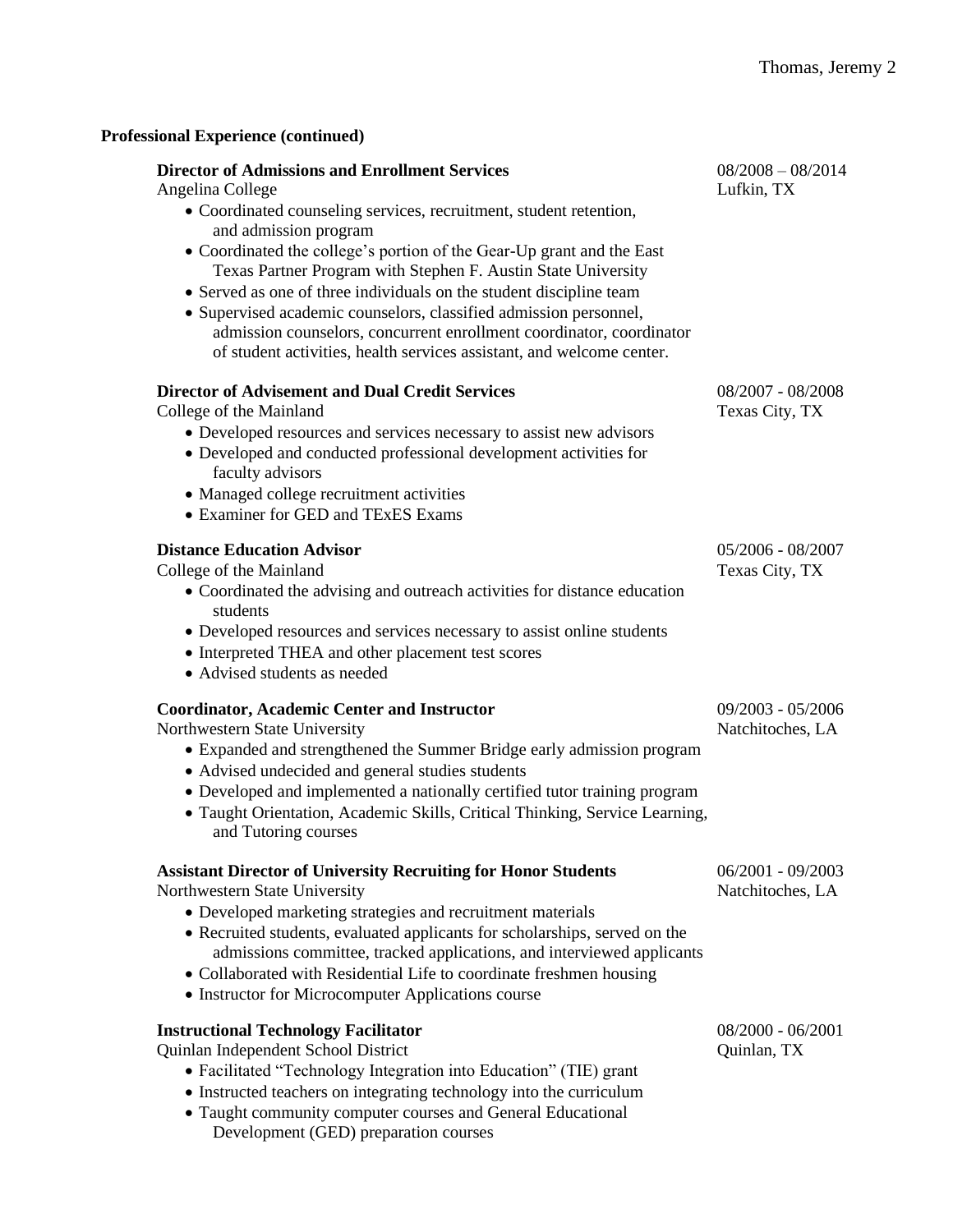| <b>Professional Experience (continued)</b>                                                                                                                                                                                                                                                                                   |                                       |
|------------------------------------------------------------------------------------------------------------------------------------------------------------------------------------------------------------------------------------------------------------------------------------------------------------------------------|---------------------------------------|
| <b>National Chapter Field Representative</b><br>Kappa Kappa Psi National Honorary Band Fraternity<br>• Served as student services representative to over 170 college campuses<br>• Facilitated public relations seminars at local and national events<br>• Provided workshops on discrimination, hazing, and substance abuse | $05/1998 - 06/2000$<br>Stillwater, OK |
| <b>Other Professional Experience</b>                                                                                                                                                                                                                                                                                         |                                       |
| Oklahoma Council of Presidents<br>Oklahoma Regents for Higher Education                                                                                                                                                                                                                                                      | $01/2021$ - Present                   |
| Oklahoma Council on Student Affairs<br>Oklahoma Regents for Higher Education                                                                                                                                                                                                                                                 | 07/2018 - Present                     |
| Quality Enhancement Plan (QEP) Lead Evaluator<br>Southern Association of Colleges and Schools, Commission on Colleges                                                                                                                                                                                                        | 10/2016 & 10/2017                     |
| ApplyTexas Advisory Committee<br><b>Texas Higher Education Coordinating Board</b>                                                                                                                                                                                                                                            | 09/2009-7/2014                        |
| Texas Academic Advising Assessment Advisory Committee<br><b>Texas Higher Education Coordinating Board</b>                                                                                                                                                                                                                    | 02/2012-04/2012                       |
| Expert witness on Academic Advising<br>Texas State Senate Committee on Higher Education                                                                                                                                                                                                                                      | 07/2010                               |
| <b>Education</b>                                                                                                                                                                                                                                                                                                             |                                       |
| <b>Doctor of Education</b><br><b>Grambling State University</b><br>Major: Developmental Education<br><b>Concentration: Student Development and Personnel Services</b><br>GPA: 3.92<br>Dissertation: Successful Developmental Math Students in Traditional<br>Format and Online Delivery: A Comparative Study.                | Grambling, LA                         |
| <b>Graduate Certificate in Academic Advising</b><br>Kansas State University<br>GPA: 4.0                                                                                                                                                                                                                                      | Manhattan, KS                         |
| <b>Master of Education</b><br>Northwestern State University<br>Major: Educational Technology<br>GPA: 4.0                                                                                                                                                                                                                     | Natchitoches, LA                      |
| <b>Bachelor of General Studies</b><br>Northwestern State University<br>Minor: Music Performance                                                                                                                                                                                                                              | Natchitoches, LA                      |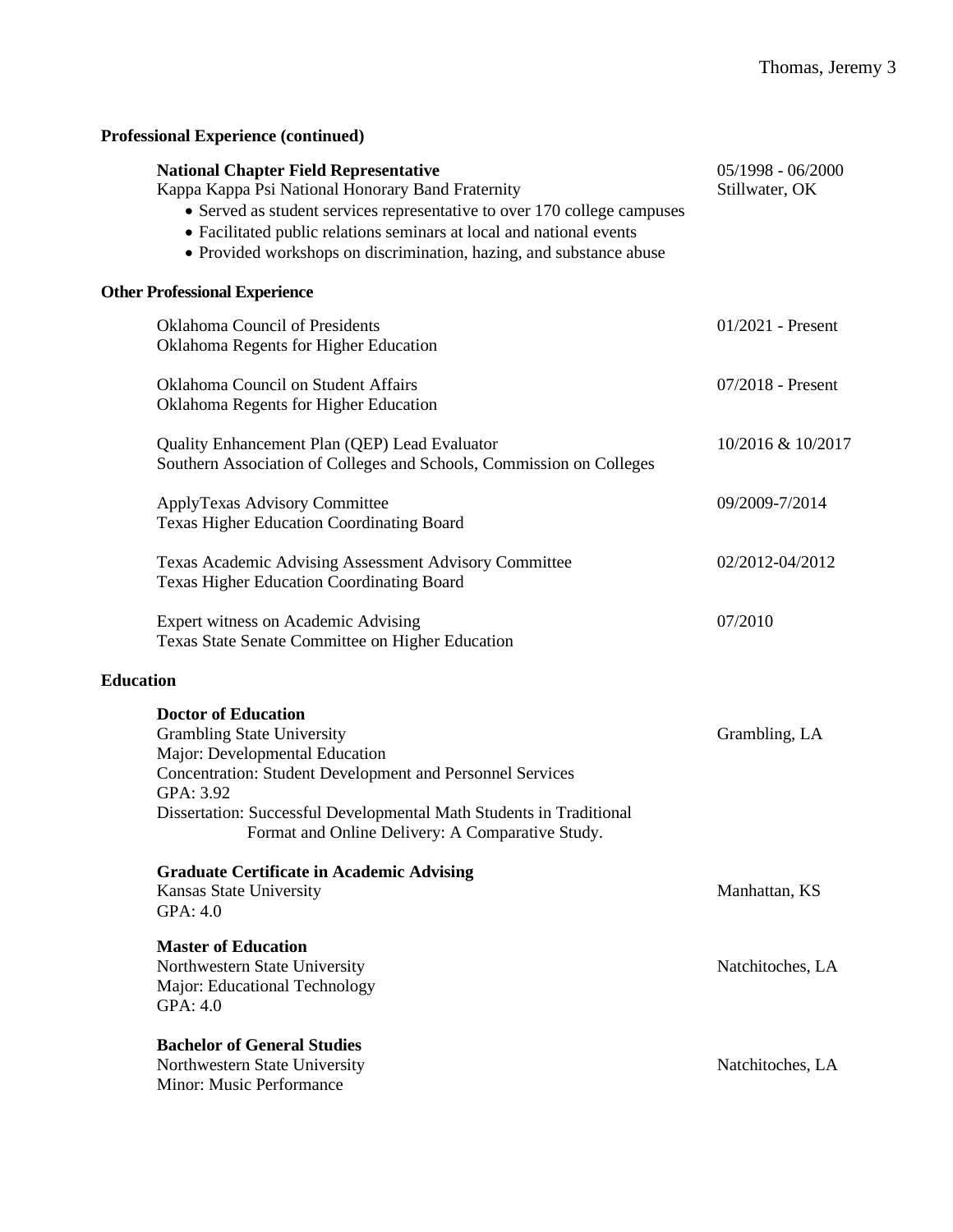## **Education (continued)**

| Athens, TX                                                                                                                                                                                                                                                                                                                                                                                                                                                                                                              |                                              |
|-------------------------------------------------------------------------------------------------------------------------------------------------------------------------------------------------------------------------------------------------------------------------------------------------------------------------------------------------------------------------------------------------------------------------------------------------------------------------------------------------------------------------|----------------------------------------------|
| Mount Pleasant, TX                                                                                                                                                                                                                                                                                                                                                                                                                                                                                                      |                                              |
|                                                                                                                                                                                                                                                                                                                                                                                                                                                                                                                         |                                              |
| 04/2018<br>02/2018                                                                                                                                                                                                                                                                                                                                                                                                                                                                                                      |                                              |
|                                                                                                                                                                                                                                                                                                                                                                                                                                                                                                                         |                                              |
| Oklahoma City Community College, OCCC Behavioral Assessment Team (OBAT)<br>2018-2020<br>Blinn College, RELLIS Student Engagement Committee with Texas A&M System<br>2017-2018<br>2014-2018<br>2014-2018<br>2014-2018<br>2014-2018<br>2014-2018<br>2014-2018<br>2014-2018<br>2008-2014<br>2008-2014<br>2008-2014<br>2008-2014<br>2008-2014<br>2006-2008<br>2006-2008<br>2006-2008<br>2005-2006<br>2003-2006<br>2003-2006<br>Northwestern State University, Louisiana Scholars' College Admissions Committee<br>2001-2003 |                                              |
|                                                                                                                                                                                                                                                                                                                                                                                                                                                                                                                         | 2018-Present<br>2018-Present<br>2018-Present |

# **Other Service**

| Greater Oklahoma City Chamber of Commerce Board of Advisors          | 2021-Present |
|----------------------------------------------------------------------|--------------|
| Greater Oklahoma City Chamber of Commerce Education Policy Committee | 2021-Present |
| TEAM South - South Oklahoma City Chamber of Commerce                 | 2021-Present |
| Moore Chamber of Commerce Board of Directors                         | 2018-Present |
| Santa Fe South Charter School Board of Education (ex officio)        | 2021-Present |
| OU Community Health Needs Assessment External Advisory Committee     | 2018-2019    |
| Leadership Moore Class XXI                                           | 2018-2019    |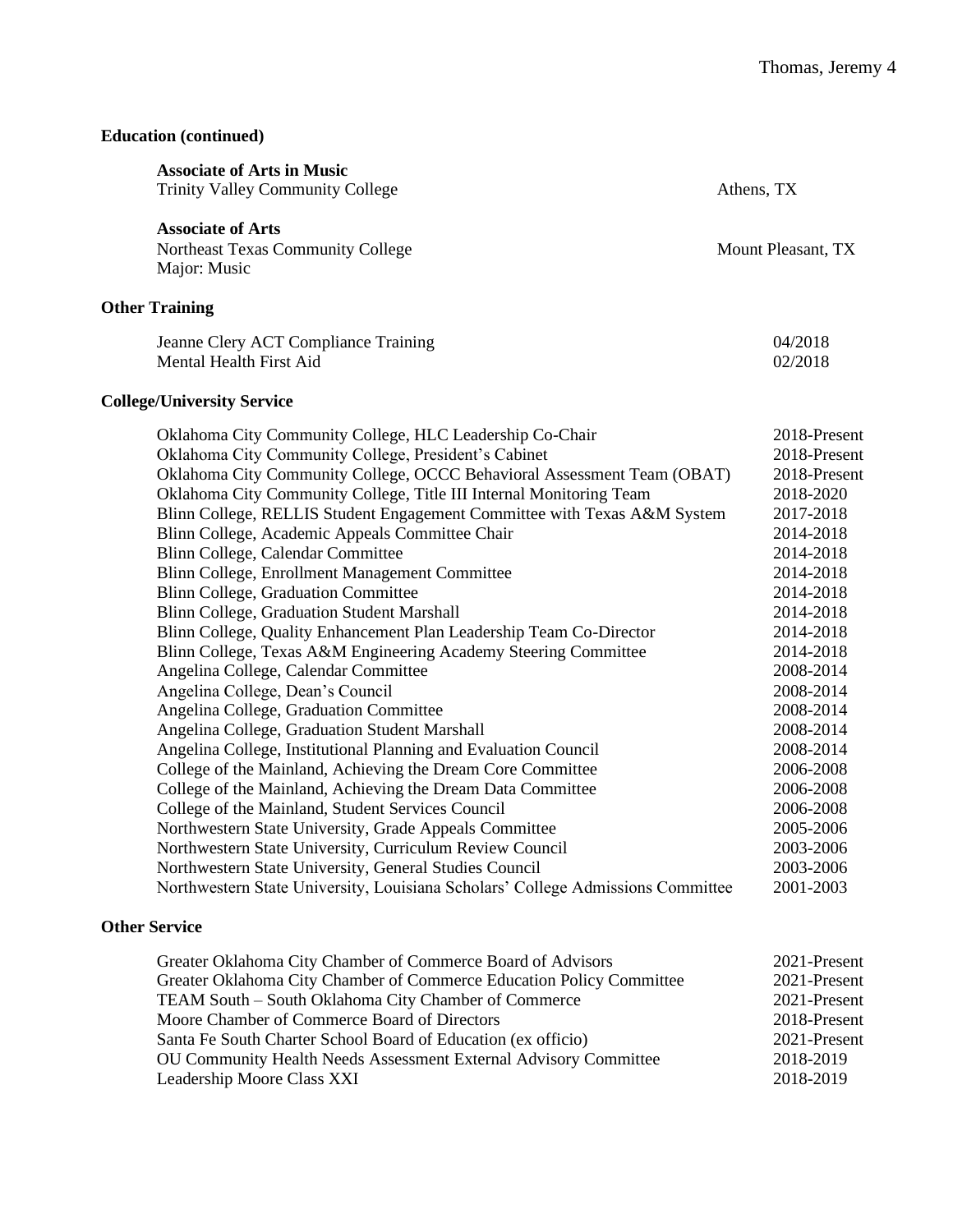## **Teaching Experience**

PLC 2112 President's Leadership Class

Northwestern State University, Natchitoches, LA

| 1010 | <b>Study Skills Improvement</b>           |
|------|-------------------------------------------|
| 1020 | Critical Thinking and Problem Solving     |
| 2000 | Service Learning                          |
| 1010 | Orientation                               |
| 1810 | Microcomputer Applications I              |
| 1010 | Scholars' College Orientation             |
| 1010 | Introduction to Tutoring                  |
| 1020 | <b>Tutoring Methods</b>                   |
| 2010 | Developing Tutee Critical Thinking Skills |
|      |                                           |

Quinlan Independent School District, Quinlan, TX General Education Development (GED) Preparation Courses Community Computer Application Courses

#### **Awards**

| Graduate Scholarship, National Academic Advising Association | 2007 |
|--------------------------------------------------------------|------|
| Graduate Scholarship, Texas Academic Advising Network        | 2013 |
| Lifetime Achievement Award, Texas Academic Advising Network  | 2014 |

#### **Affiliations**

American Association of Collegiate Registrars and Admissions Officers Kappa Kappa Psi National Honorary Band Fraternity National Academic Advising Association, Scholarship Committee Chair Phi Delta Kappa International Phi Mu Alpha Sinfonia Phi Theta Kappa Honor Society Pi Kappa Phi Fraternity Texas Academic Advising Network: President 2010-11, VP Technology 2008-10 Texas Association of Collegiate Registrars and Admissions Officers

## **Presentations**

- Baldauf, J., & Thomas, J. (2011, February). *Displaced workers: A model for community college intervention.* Presented at the Texas Academic Advising Network Conference in College Station, Texas.
- Barnett, S., Thomas, J., Hicks, S., & Maggio, C. (2005, October). *Developing a campus-wide academic advising program from the ground up.* Presented at the National Academic Advising Conference in Las Vegas, Nevada.
- Dickens, B., & Thomas, J. (2019, March). *It takes a community: Improving African American male student success.* Presented at the College Board: A Dream Deferred Conference in Los Angeles, California.

Dickens, B., & Thomas, J. (2018, October). *It takes a village: Collaborations with an African American male mentoring program.* Presented at the NACADA Annual Conference in Phoenix, Arizona.